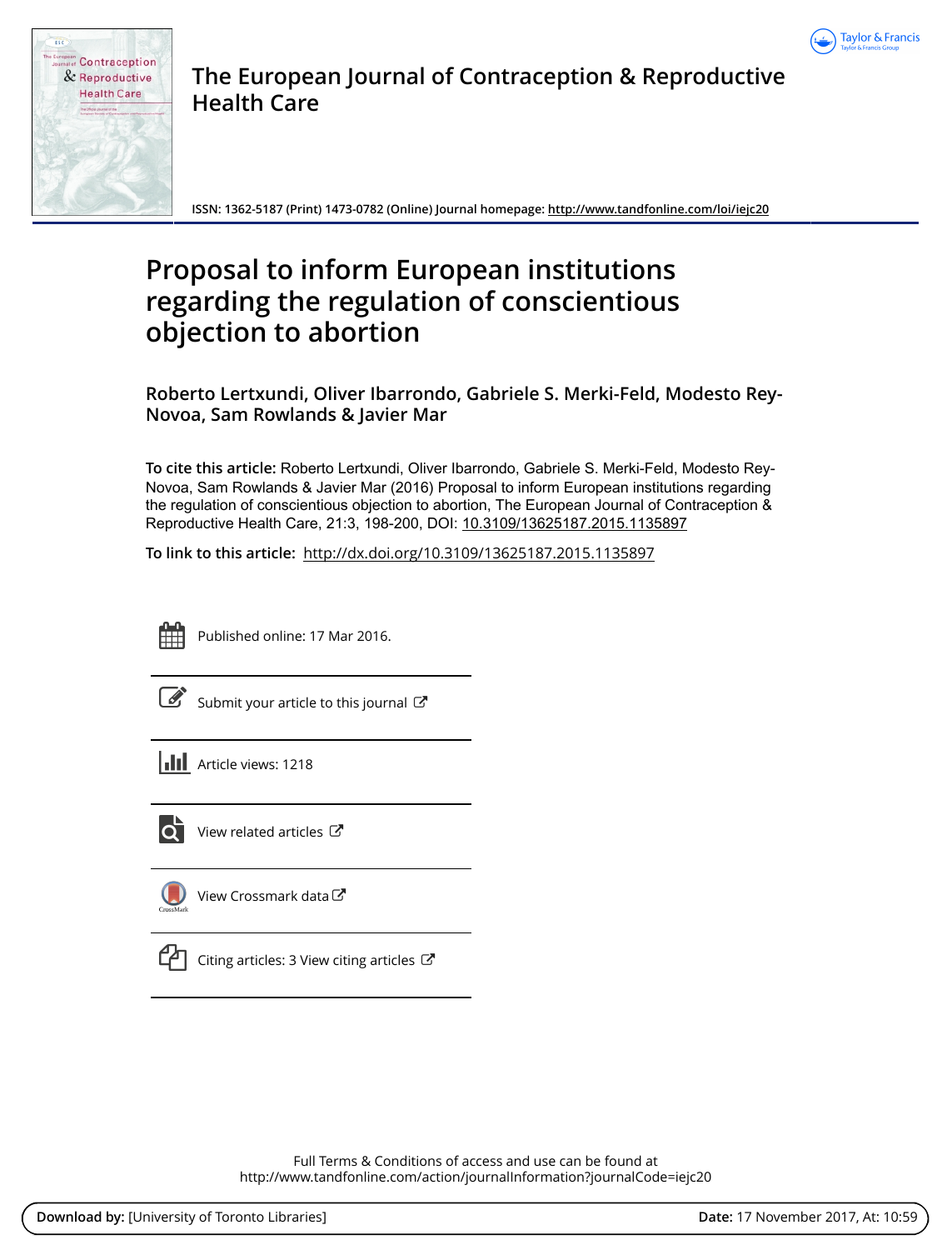

## COMMENTARY

## Proposal to inform European institutions regarding the regulation of conscientious objection to abortion

Roberto Lertxundi<sup>a</sup>, Oliver Ibarrondo<sup>b</sup>, Gabriele S. Merki-Feld<sup>c</sup>, Modesto Rey-Novoa<sup>d</sup>, Sam Rowlands<sup>e</sup>, and Javier Mar<sup>f,g</sup>

<sup>a</sup>Clínica Euskalduna, Bilbao, Spain; <sup>b</sup>AP-OSI Research Unit, Alto Deba Hospital, Mondragón, Gipuzkoa, Spain; <sup>c</sup>Division for Family Planning, University Hospital Zürich, Zürich, Switzerland; <sup>d</sup>Department of Gynaecology and Obstetrics, Burgos University Hospital, Burgos, Spain; et al., 2014)<br>EFaculty of Hoalth and Social Sciences, Bournomouth University, Bournom Faculty of Health and Social Sciences, Bournemouth University, Bournemouth, UK; Health Services Research on Chronic Patients Network (REDISSEC), Bilbao, Spain; <sup>g</sup>Clinical Management Unit, Alto Deba Hospital, Mondragón, Gipuzkoa, Spain

## **ABSTRACT**

The aim of this paper is to define a set of proposals to inform European institutions in the regulation of Conscientious Objection to abortion. The board of the European Society of Contraception and Reproductive Health Care (ESC) was informed on the elements that should in the opinion of the authors be included in a future regulation of Conscientious Objection to abortion in Europe. These elements are outlined in this paper and the debate about them could form the basis for recommendations to the international scientific community and the European institutions. As current measures governing the principle of conscientious objection result in negative consequences regarding women's access to sexual and reproductive health services, they should be changed. Healthcare services should adopt measures to guarantee that a woman's right to voluntary abortion is not limited by the practitioner's stance on the principle of conscientious objection. In the countries where conscientious objection is allowed, the regulation must clearly delineate the extent of the duties and the exemptions of professionals based on the principles of established social consensus. The recommendations included in this document specify measures on the rights of women, the rights and duties of the practitioner, the role of institutions and the role of professional associations.

#### ARTICLE HISTORY

Received 17 July 2015 Revised 14 December 2015 Accepted 19 December 2015 Published online 17 March 2016

#### **KEYWORDS**

Abortion; conscientious objection; health care services; human rights; professional associations

## Introduction

The published literature contains a wide variety of positions on the regulation of conscientious objection to abortion.[\[1\]](#page-3-0) On the one hand, there are arguments based on evidence and extensive experience to eliminate what is called conscientious objection: patients are dependent on medical care (which they also pay for) and have a right to receive it, whereas health professionals adopt their position by choice in the full knowledge of the scope of their duties. Furthermore, health professionals are paid directly or indirectly by the patients whom they have an obligation to serve.[\[2](#page-3-0)] On the other hand are those who are opposed to the legalisation of abortion or who accept a culture of conscientious objection. Consequently they advocate for the regulation of conscientious objection so that it may be used as a barrier to women's access to abortion, as is already the case in almost all countries, even within Europe.[\[3](#page-3-0)] The reality is that most European countries share common legislation on abortion that includes a clause on professional 'conscientious objection' exclusively for abortion and not for any other activity or action within or outside the field of medicine. This practice effectively undermines access to legal abortion. There are many other issues with regard to sexual and reproductive health where the individual desire for selfdetermination collides with a paternalistic regulation rooted

in the past, such as emergency contraception, assisted reproduction techniques, sex-selection procedures, etc.

In this document, we focus on voluntary abortion because, in practice, conscientious objection is currently the primary mechanism used to jeopardise women's rights with regard to sexual and reproductive health in countries where abortion is legal. Furthermore, both the International Federation of Gynecology and Obstetrics and the European Parliament have made a specific request to prevent conscientious objection from being used as a method for limiting women's access to voluntary abortion and to ensure a common professional approach to address this issue.[\[4–7\]](#page-3-0) Finally, the heterogeneous practice of conscientious objection among the different European countries contributes to the undermining of the right to voluntary abortion.[[3\]](#page-3-0)

Conscientious objection has been defined as 'the refusal to participate in an activity that an individual considers incompatible with his/her religious, moral, philosophical, or ethical beliefs'.[[8\]](#page-3-0) On the basis of this definition, this paper notes that conscientious objection is widely considered to be a recognised right for all professionals, although its undemocratic practice counteracts the application of democratically passed laws to legalise abortion. Today, a regulation on CO should satisfy health care professionals invoking CO and at the same time guarantee women's right to safe and easily accessible abortion. This issue was discussed at the European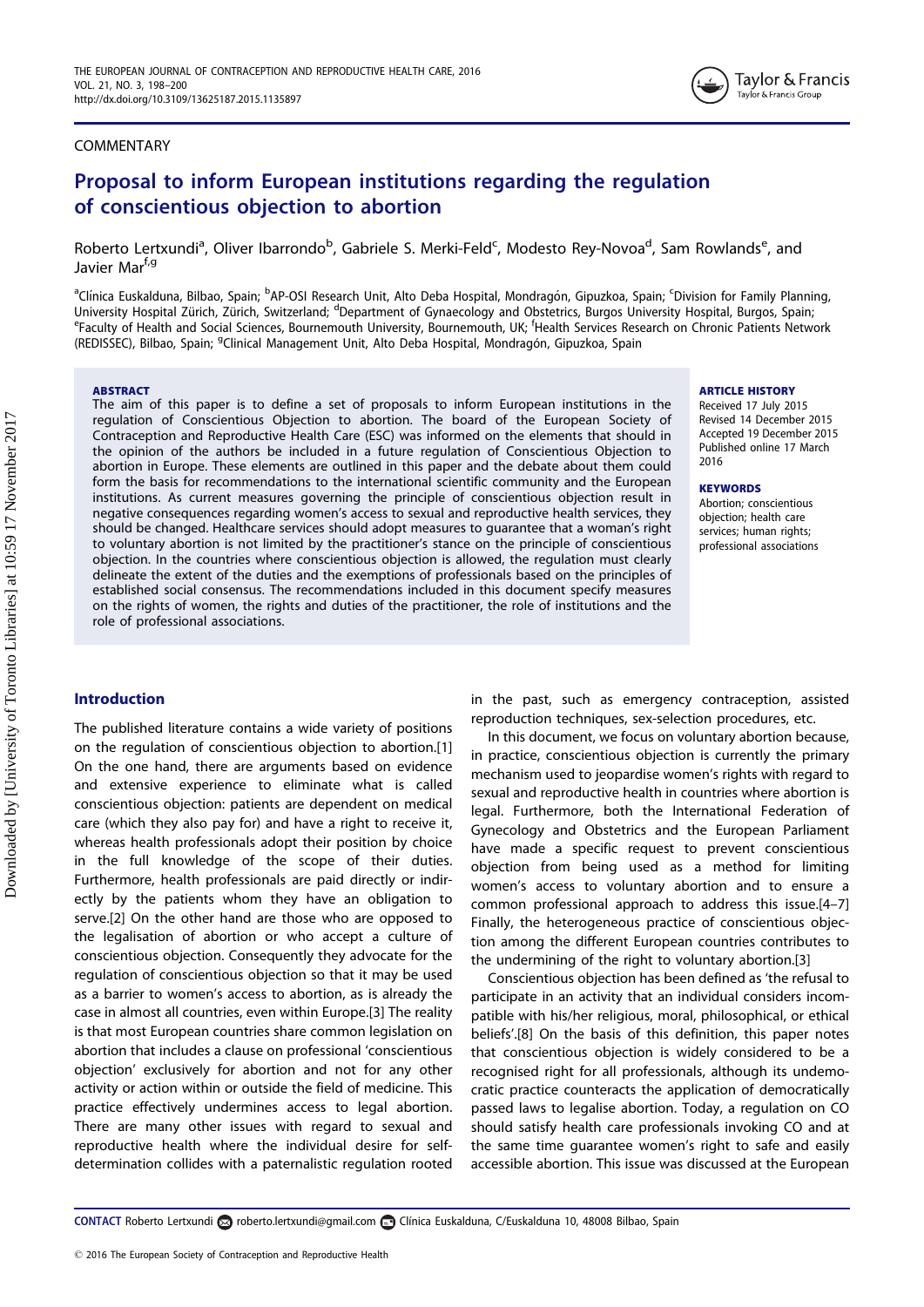Society of Contraception and Reproductive Health (ESC) conference, held in 2014 in Lisbon, at a round table of several guest experts. On that occasion, the need for a consensus in the matter within the ESC was made clear.[[5–7\]](#page-3-0)

## Expert opinion methodology

We performed a survey to explore the opinions of both the expert group on abortion (7 members, over the course of January 2015) and the ESC Board (48 members). The aim of the survey was to understand how and why the context of the application of conscientious objection to voluntary abortion has an impact on information about abortion and on women's access to it.

While the methodology does not allow us to establish a direct causal relationship between allowing conscientious objection and access to abortion,[\[9](#page-3-0)] it did provide information on the existing reality. In order to obtain a more complete picture of the reality on the ground, the expressions used by participants were also studied, since they reflected their personal experience.[[10,11](#page-3-0)]

Data collection was achieved through semi-open-ended questions, using a pre-scripted list of questions in order to establish the possible categories of analysis to be covered. The information gathered was subsequently encoded and analysed following Miles and Huberman's approach to data analysis.[\[12\]](#page-3-0) Data collection and analysis were carried out in parallel.[[9,12\]](#page-3-0)

## Review of the scientific literature on conscientious objection

With the aim of identifying documents on conscientious objection and abortion, we performed a systematic computerised literature search of PubMed, Google Scholar and Google: 20,000 documents were found in Google Scholar and 187,000 in Google. Only the first 50 related documents for each search were taken into account. The search on PubMed was conducted using the following syntax: conscientious [All Fields] AND objection [All Fields] AND ('abortion, induced' [MeSH Terms] OR ('abortion' [All Fields] AND 'induced' [All Fields]) OR 'induced abortion' [All Fields] OR 'abortion' [All Fields]). Searching produced 110 references, 20 of which were selected for examination of the full text, after screening the abstracts, together with the documents obtained from the research in Google Scholar and Google. References from retrieved articles are given in the reference list at the end of this paper.[\[1–8,13–34](#page-3-0)] These articles show different, even conflicting, positions with respect to the above-mentioned points to be included in the consensus. The articles were selected according to their title and abstracts in order to identify those related to the consequences of a regulation in terms of accessibility for women. Extensive use has been made of two reviews: 'Conscientious objection and refusal to provide reproductive healthcare: a White Paper examining prevalence, health consequences, and policy responses' by Chavkin et al. on behalf of Global Doctors for Choice;[\[3\]](#page-3-0) and '''Dishonourable disobedience'' – why refusal to treat in reproductive healthcare is not conscientious objection' by Fiala and Arthur.[\[2\]](#page-3-0) While Fiala and Arthur recommend that conscientious objection simply should not be allowed, Chavkin et al. propose to develop policies to manage it.

Although the papers reach different conclusions about how conscientious objection should specifically be addressed, they share the objective that every regulation should guarantee that women's rights to information and abortion services are respected. The rationale behind our recommendations is that without taking a position on the prohibition of conscientious objection, when regulation exists, it does need to satisfy certain criteria in order to safeguard women's rights.

## Recommendations proposed to the ESC

## Rights of women

Despite the enormous progress made in access to contraception, there are still many reasons why contraception repeatedly fails. Not everyone has the same opinion about abortion, but we have to agree on the fact that deciding whether and when to conceive is one of the most intimate and important decisions a person can make. Every woman has the fundamental right to choose to bear a child. Denying or interfering with this right is discrimination. Access to voluntary abortion is an integral part of the right of women to sexual and reproductive health and this includes the provision of information relating to birth control including voluntary abortion. We recommend that the right to information should be regulated in order to guarantee that ideas such as conscientious objection do not override this right by objectors refusing to inform women about abortion.

Furthermore, objector status should be made public, because women have a right to know the motivation of the professionals who treat them.

## Rights and duties of the practitioner

The practitioner who claims status as a conscientious objector should not work in abortion care, and women should have access, without delay, on the same day to another practitioner who is not a conscientious objector in order to ensure optimum treatment. Contraceptive information including information on voluntary abortion must be made available to the woman. Since waiting for an abortion imposes psychological stress on women who have made a decision to terminate their pregnancy, delays should be avoided.[\[34\]](#page-3-0)

## **Institutions**

Health authorities should organise public, non-religious hospitals so that each area has a public hospital that provides care for women seeking abortion. As current measures governing the principle of conscientious objection negatively impact women's access to sexual and reproductive health services, these measures should be changed. Health care services should adopt measures to guarantee that a woman's right to voluntary abortion is not limited by the practitioner's stance on the principle of conscientious objection.

In European countries (except in northern Europe), current regulations on contraceptive matters harm women by hindering access to information and their ability to actively exercise their rights. These regulations also avoid sanctioning professionals who violate or impede the realisation of women's rights. Most regulations have major policy gaps